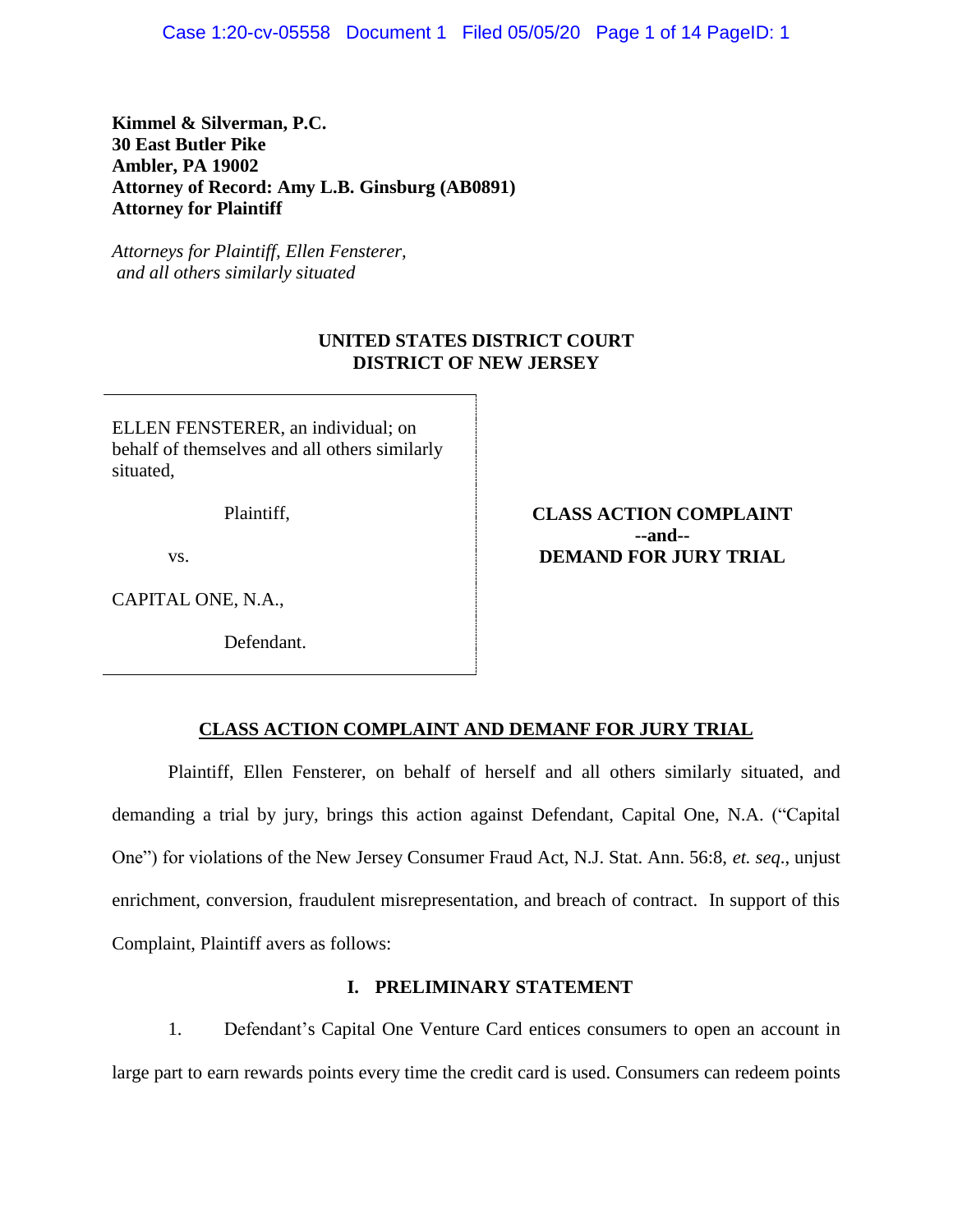#### Case 1:20-cv-05558 Document 1 Filed 05/05/20 Page 2 of 14 PageID: 2

for various purchases, combine points and cash and, most specifically, use points or points and cash to purchase airlines tickets and hotel stays. If a Capital One Venture Card holder does not have enough points on their account, a cash payment can be used to bridge the difference to secure the desired travel purchase.

2. Beginning on or about March 2020, the Coronavirus Disease 2019 ("COVID-19) pandemic caused airlines to cancel flights most especially trips outside of the United States. Hotel stays have been affected for the same reasons with many hotels closed for business. As a result of the near total shut down of the airline and travel industry, consumers holding tickets for flights that were canceled as a result of the COVID-19 pandemic were unable to use what they had purchased.

3. As to tickets secured using Defendant's Capital One Venture Card travel services specifically, such consumers were instructed to call a special phone number instead of being furnished a refund. Defendant knew that the number it instructed card members to call was insufficiently staffed and would and did result in hours-long phone delays, misinformation, delayed action and inadequate solutions. When customers were able to finally reach a representative of Defendant card members were told that they would only be given airlinespecific travel vouchers which included limitations and arbitrary deadlines for use, without regard to the wishes of the card member.

4. Plaintiff purchased tickets for herself and her family to travel and visit her child studying abroad and the flight was cancelled due the travel restrictions set forth above. The tickets cost her approximately \$5,000 in cash and additional consideration in rewards points to secure them. Upon information and belief, the retail value of the tickets Plaintiff purchased totaled approximately \$18,000.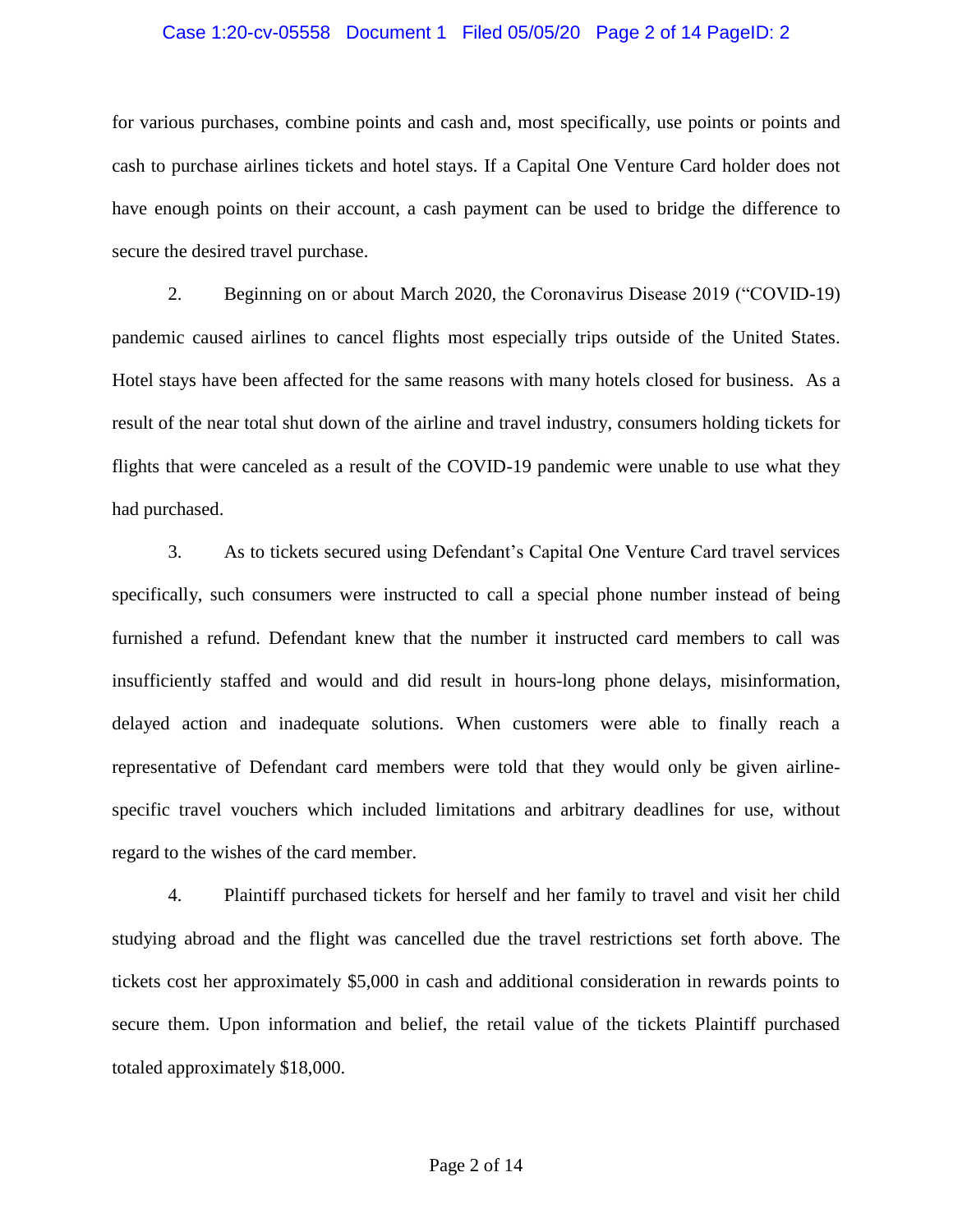#### Case 1:20-cv-05558 Document 1 Filed 05/05/20 Page 3 of 14 PageID: 3

5. After the fights had been cancelled by the airline, Plaintiff was finally able to reach a representative of Defendant by phone after numerous attempts and hour upon hour of wait time, but was provided inaccurate and incomplete information in separate calls. She was also hung up on, told that her claim was "under review" and told that she would be "hearing from someone shortly", but none of what she was told by the Capital One representatives came to fruition.

6. Like other Capital One Venture Card members, Plaintiff was refused everything other than a voucher that was of no practical use as the she only purchased the tickets to visit her child while she was studying abroad. There was no desire, plan or intention to travel for any other purpose in the future and there was no desire to create a travel plan in the future simply to make use of a travel voucher.

7. Further, since the cancelation of the flight, the outlook for overseas travel is at best uncertain and unknown, and fraught with health risks, incubation requirements and with many destinations either unable or unwilling to state when and if foreign travelers will be permitted. All of these factors make a travel voucher worth even less than it otherwise might be.

8. Defendant's conduct has caused Plaintiff and all similarly-situated persons to either accept a voucher for travel that is impractical, unwanted or unneeded, non-transferable and worth far less than what was purchased or receive nothing at all. Defendant's actions have resulted in substantial monetary and other actual losses, including loss of rewards points, time and effort spent trying to reach Defendant's travel department and other deprivation of card member rights and benefits.

9. Plaintiff makes the following allegations pursuant to the investigation of her counsel and based upon information and belief, except as to the allegations specifically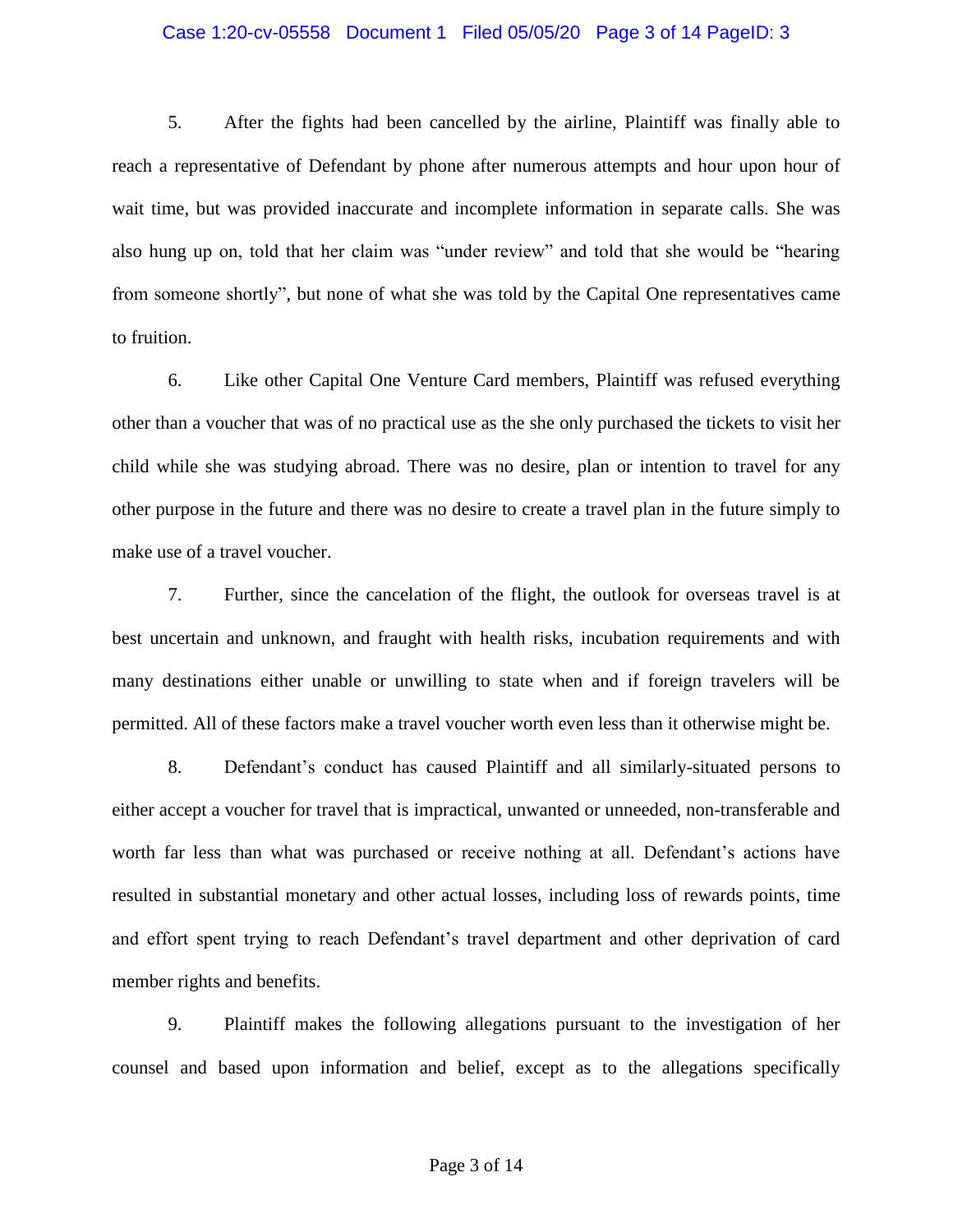## Case 1:20-cv-05558 Document 1 Filed 05/05/20 Page 4 of 14 PageID: 4

pertaining to herself, which are based on personal knowledge.

# **II. JURISDICTION AND VENUE**

10. This Court has subject matter jurisdiction pursuant to 28 U.S.C.  $\S$  1332(d)(2)(A), because this case is a class action where the aggregate claims of all members of the proposed Class are in the excess of \$5,000,000.00, exclusive of interest and costs.

11. This Court has general jurisdiction over Defendant, which conducts substantial business within New Jersey, and thus has significant, continuous, and pervasive contacts with the State.

12. Venue is proper in this Court pursuant to 28 U.S.C. § 1391(b) because a substantial part of the events giving rise to Plaintiff's claims occurred within this federal judicial district and because Plaintiff suffered the alleged harm in this district.

## **III. PARTIES**

13. Plaintiff, Ellen Fensterer, is a citizen and resident of Voorhees, Camden County, New Jersey.

14. Defendant is a corporation with national headquarters located at 1680 Capital One Drive McLean Virginia, 22101.

# **IV. FACTS CONCERNING THE PARTIES**

15. On January 9, 2020, Plaintiff purchased three (3) airline tickets for travel to occur on April 3, 2020, returning April 13, 2020, traveling to Athens, Greece to visit Plaintiff's daughter while she studied abroad. The travel was to be on British Airways originating from New York, with a connecting flight in London.

16. The tickets were purchased through Capital One Venture Card Rewards. Plaintiff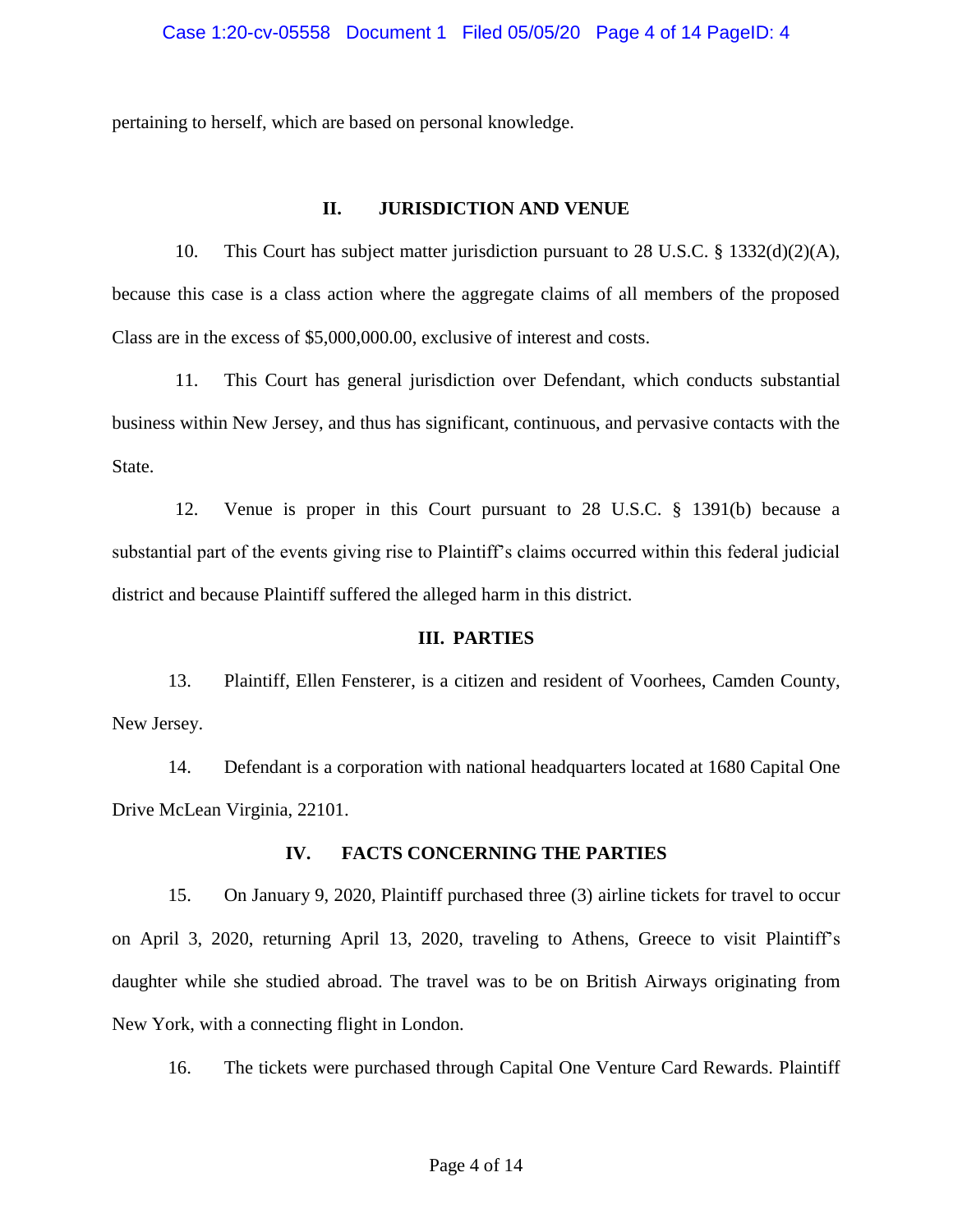#### Case 1:20-cv-05558 Document 1 Filed 05/05/20 Page 5 of 14 PageID: 5

applied Reward Miles on her account and charged \$4,906.31 to her Capital One Venture Card to make the purchase.

17. On March 11, 2020, United States President Donald Trump instituted a travel ban for flights from Europe to start on March 13, 2020 and continue for thirty (30) days.

18. On March 12, 2020, Plaintiff called the Capital One Venture Travel customer service number and was instructed to wait two (2) more weeks to see if her flights would be cancelled and if so, a refund would be automatically be issued by British Airways.

19. Plaintiff called Capital One Venture Travel again on March 25, 2020, and due to wait times, spent the next thirteen (13) hours waiting for a representative. When one finally answered, Plaintiff was told that British Airways was only offering travel vouchers which were only valid through January 9, 2021.

20. On April 3, 2020, Plaintiff called British Airways directly and was told that assistance could not be offered because the tickets were purchased through Capital One, not the airline directly. Plaintiff had learned during this call that purchases through the airline itself are refunded for cancelled flights, even if only one leg was cancelled.

21. Plaintiff then contacted Capital One again but learned that neither her rewards points nor credit card charges for the tickets would be refunded.

22. Plaintiff checked the terms and conditions listed on Capital One's website but saw that the only relevant information concerned ticket purchases made directly with the airlines and not the travel services. The pages provided contact information for the airlines and set forth a dispute procedure only.

23. Capital One has received substantial consideration for Plaintiff's purchases and has charged her for flights later cancelled by the airline because of the COVID19 Pandemic.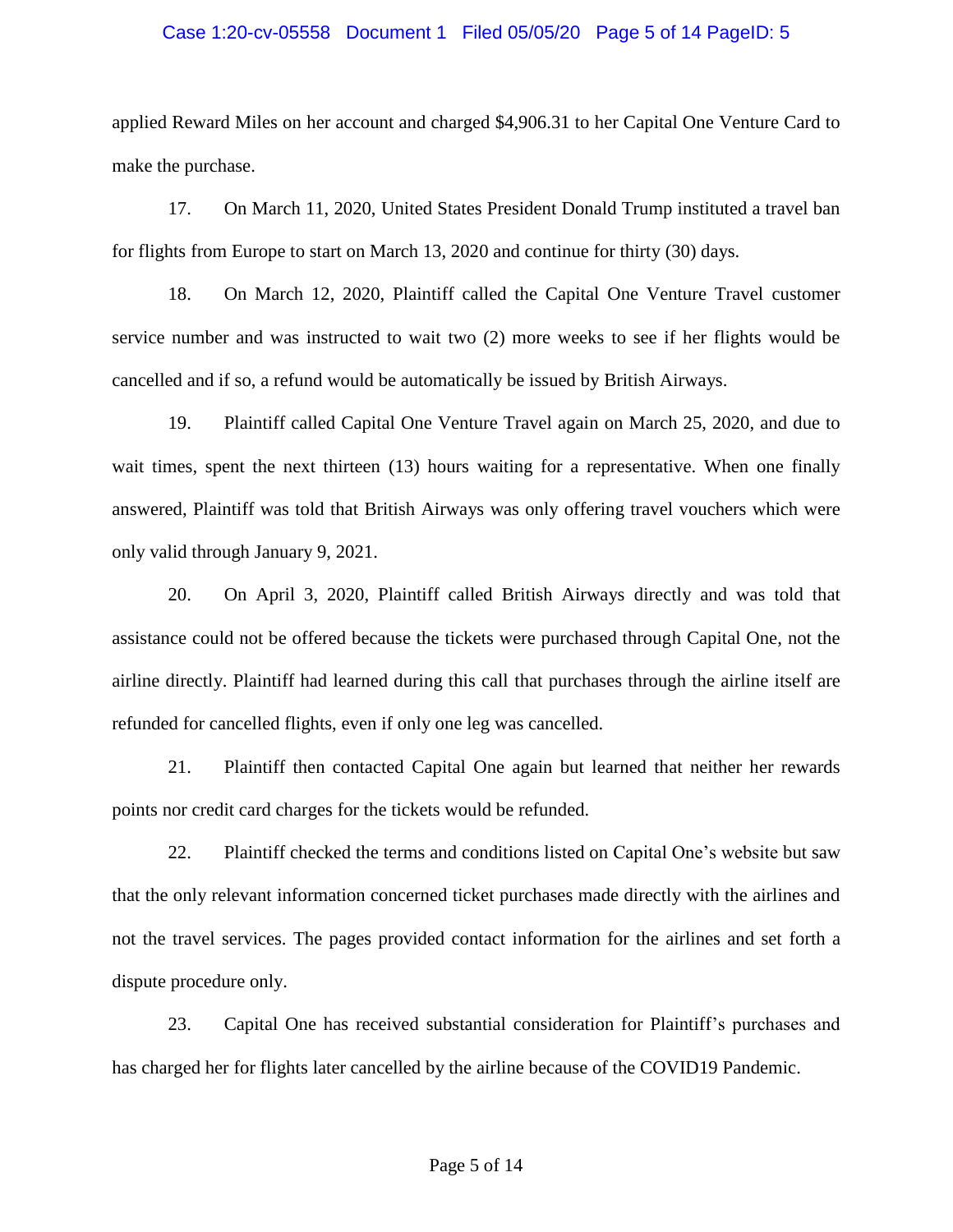#### Case 1:20-cv-05558 Document 1 Filed 05/05/20 Page 6 of 14 PageID: 6

24. Capital One handled flight cancellation services poorly for card members, so much so that consumers, including Plaintiff, have been left without either travel and without a refund and/or reversal of charges and return of Rewards points. In short, Capital One Venture Card has received a windfall of from consumers that it has neither returned nor expressed any intention of returning in the future, entitling Plaintiff and other similarly-situated individuals to seek damages for recovery of same.

# V. **CLASS ALLEGATIONS**

25. Plaintiff brings this claim on behalf of a class, pursuant to Federal Rules of Civil Procedure 23(a),  $(b)(2)$ ,  $b(3)$ .

26. This claim is brought on behalf of a Class consisting of all Capital One Venture Card holders in the state of New Jersey who purchased airline travel using their Capital One Venture Card for travel on flights that later were cancelled as a result of COVID-19 travel restrictions.

27. Excluded from the Class are the Defendant, the officers and directors of the Defendant at all relevant times, members of the Defendant's immediate families and their legal representatives, heirs, successors, or assigns, and any entity in which Defendant has or had a controlling interest.

28. Plaintiff reserves the right to amend or modify the Class definition with greater specificity or further division into subclasses or limitations to particular issues, as discovery and the orders of this Court warrant.

29. The identities of all class members are readily ascertainable from the Capital One's records.

30. Plaintiff's claims are typical of the class members, as all are based on the same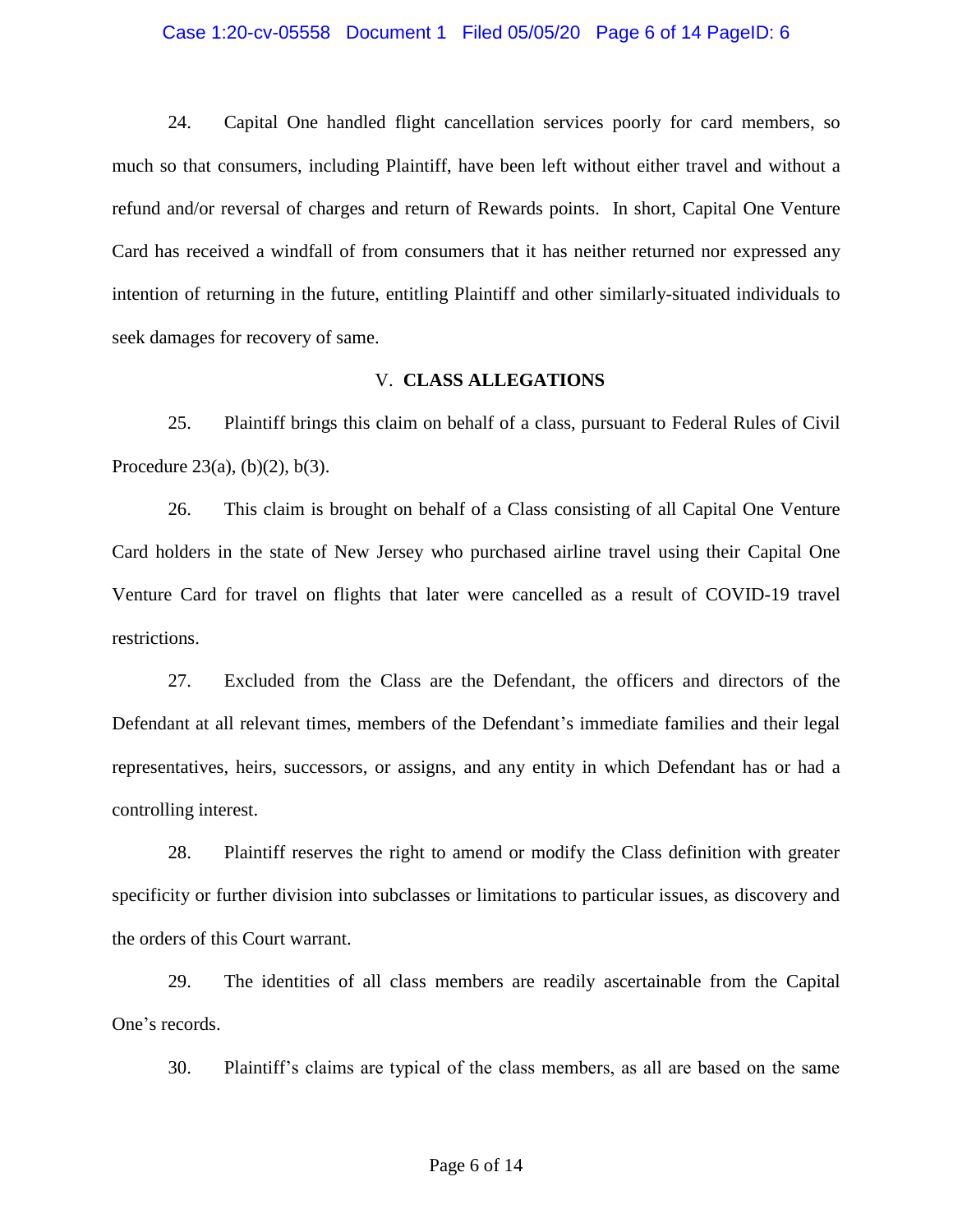#### Case 1:20-cv-05558 Document 1 Filed 05/05/20 Page 7 of 14 PageID: 7

facts and legal theories.

31. The Plaintiff will fairly and adequately protect the interests of the Class defined in this complaint. The Plaintiff has retained counsel with experience in handling consumer lawsuits, complex legal issues, and class actions, and neither the Plaintiff nor her attorneys have any interests, which might cause them not to vigorously pursue this action.

32. This action has been brought, any may be properly be maintained, as a class action pursuant to the provisions of Rule 23 of the Federal Rules of Civil Procedure because there is a well-defined community interest in the litigation:

- a. Numerosity: Under Rule  $23(a)(1)$ , Class Members are so numerous and geographically dispersed that their individual joinder of all Class Members is impracticable. The total number of members of the proposed Class is greater than 100 and exceeds the number required for jurisdiction under 28 U.S.C. §  $1332(d)(2)$  and  $(d)(5)(B)$ . Given the thousands of flight cancellations made as a result of COVID-19, that number greatly exceeds the number to make joinder possible. Class Members may be notified of the pendency of this action by recognized, Court-approved notice dissemination methods, which may include U.S. Mail, electronic mail, Internet postings, and/or published notice.
- b. Common Questions Predominate: Common questions of law and fact exist to all Class Members and predominate over questions affecting only individual Class members. Common legal and factual questions include but are not limited to, whether Defendant has refused to offer refunds and whether it has breached its contract with its customers or otherwise acted unlawfully.
- c. Typicality: The claims of the named Plaintiff are typical of the claims of the Class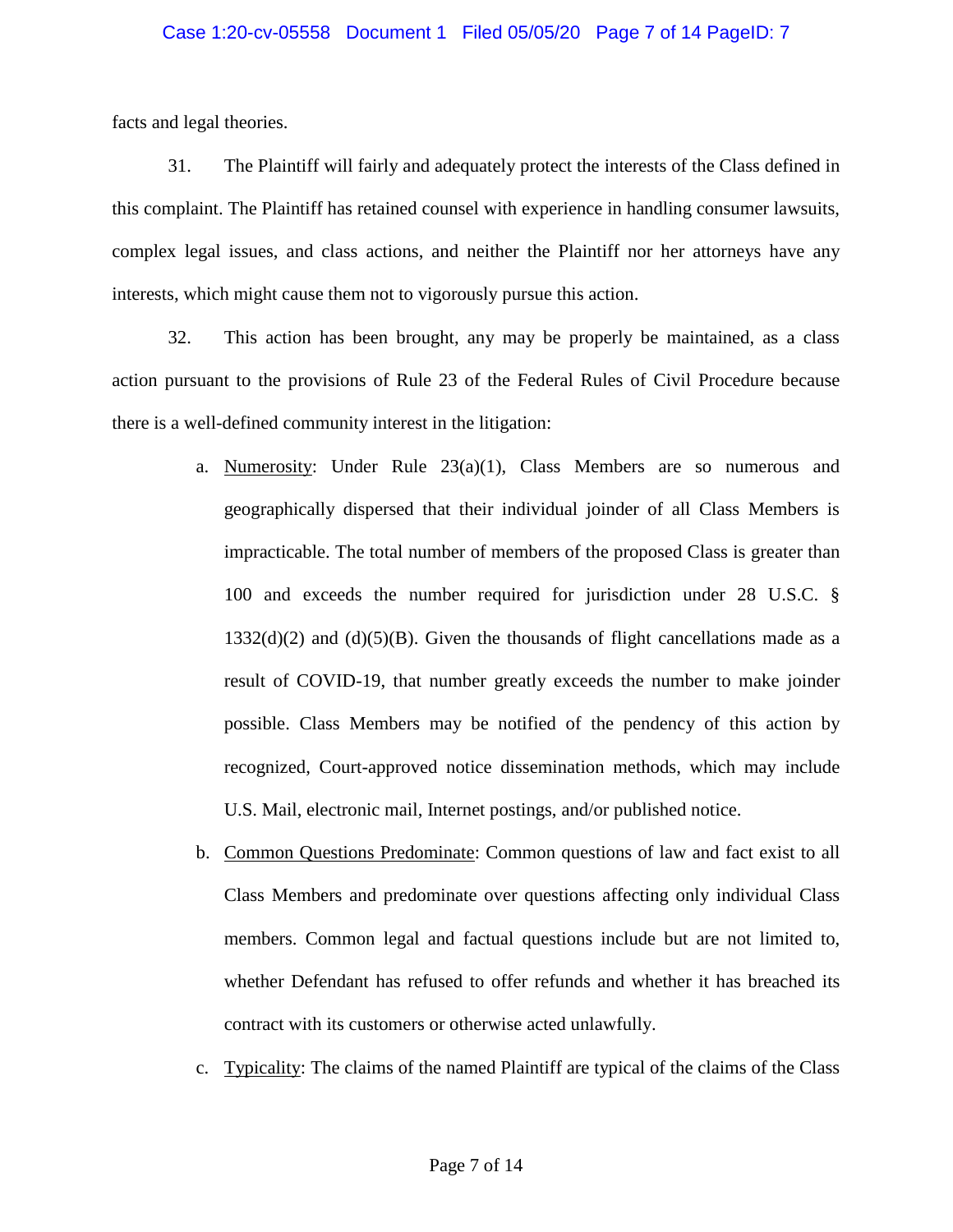## Case 1:20-cv-05558 Document 1 Filed 05/05/20 Page 8 of 14 PageID: 8

in that the named Plaintiff was charged fees and suffered losses. Plaintiff an all Class Members have claims arising out of the Defendant's common uniform course of conduct complained of herein.

- d. Adequacy: The Plaintiff will fairly and adequately protect the interests of the class members insofar as Plaintiff has no interests that are averse to the absent class members. The Plaintiff is committed to vigorously litigating this matter. Plaintiff has also retained counsel experienced in handling consumer lawsuits, complex legal issues, and class actions. Neither the Plaintiff nor her counsel have any interests which might cause them not to vigorously pursue this class action lawsuit.
- e. Superiority: The class mechanism is superior to other available means for the fair and efficient adjudication of the claims of the Class Members. Each individual Class member may lack the resources to undergo the burden and expense of individual prosecution of the complex and extensive litigation necessary to establish Defendant's liability. Individualized litigation increases the delay and expense to all parties and multiplies the burden on the judicial system presented by the complex legal and factual issues of this case. Individualized litigation also presents a potential for inconsistent and contradictory judgements. In contrast, the class action device presents far fewer management difficulties and provide the benefits of single adjudication, economy of scale, and comprehensive supervisor by a single court on the issue of Defendant's liability. Class treatment of the liability issues will ensure that all claims and claimants are before this Court for consistent adjudication of the liability issues.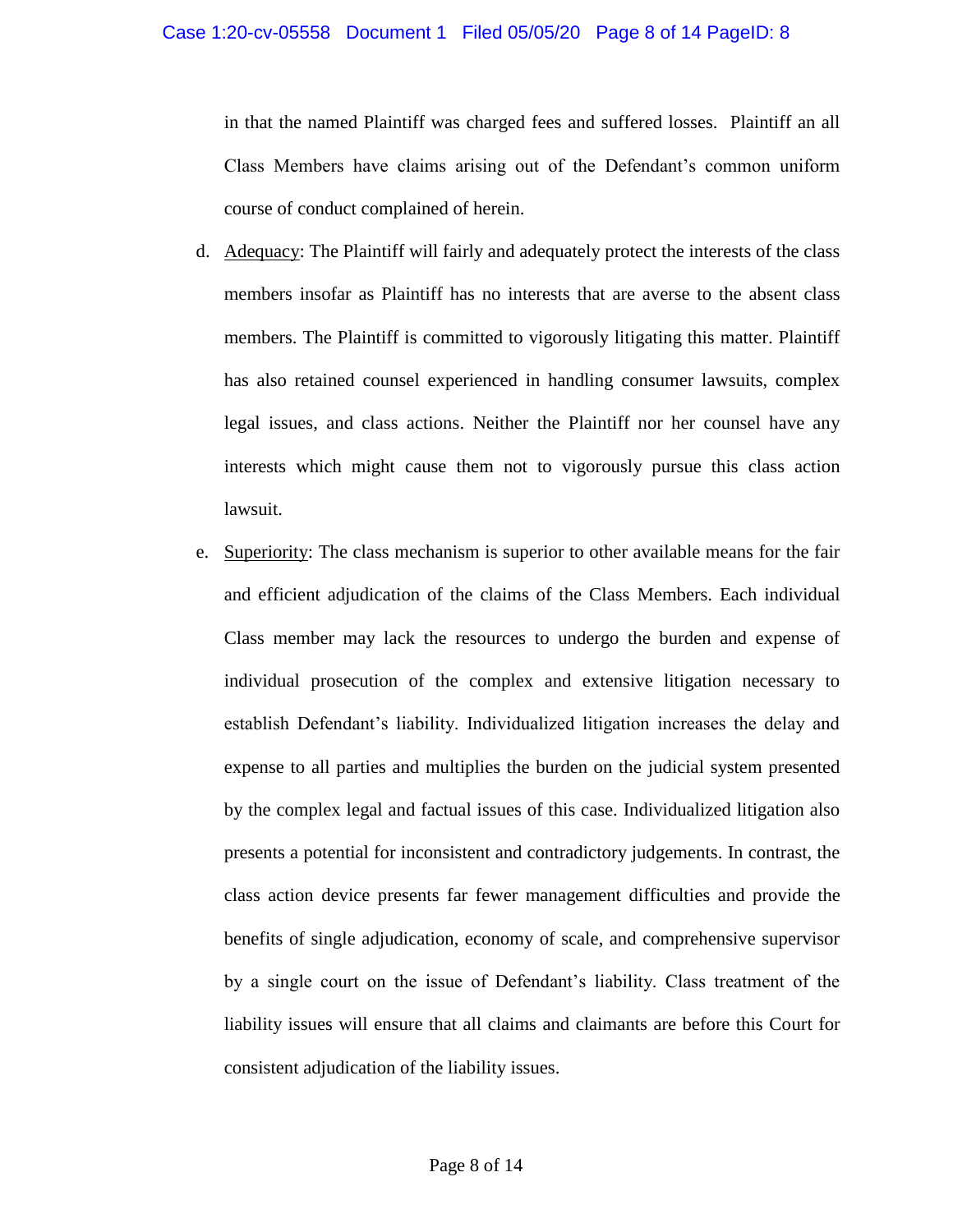#### Case 1:20-cv-05558 Document 1 Filed 05/05/20 Page 9 of 14 PageID: 9

33. Certification of a class under Rule 23(b)(3) of the Federal Rules of Civil Procedure is also appropriate in that the questions of law and fact common to members of the Class predominate over any questions affecting an individual member, and a class action is superior to other available methods for the fair and efficient adjudication of the controversy.

34. Based on discovery and further investigation, Plaintiff may, in addition to moving for class certification, use modified definitions of the class, class claims, and the class period, and/or seek class certification only as to particular issues as permitted under Fed. R. Civ. P.  $23(c)(4)$ . Such modified definitions may be more expansive to include consumers excluded from the foregoing definitions.

# **VI. FIRST CAUSE OF ACTION VIOLATIONS OF THE NEW JERSEY CONSUMER FRAUD ACT, N.J. STAT. ANN. § 56:8,** *et seq.*

35. Plaintiff restates, re-alleges, and incorporates herein by reference the preceding paragraphs as it fully set forth herein.

36. Defendant made intentional misrepresentations to Plaintiff and the Class Members regarding their inability to receive refunds for their cancelled travel and that the airline was only able to give travel vouchers.

37. Said misrepresentation by Defendant was an unconscionable consumer practice.

38. Plaintiff and the Class Members reasonably relied on Defendant's intentional misrepresentations.

39. Defendant's representations proximately caused damage to Plaintiff and the Class Members.

40. By misrepresenting that Plaintiff and the Class Members were only entitled to travel vouchers, Defendant financially damaged Plaintiff and members of the Class.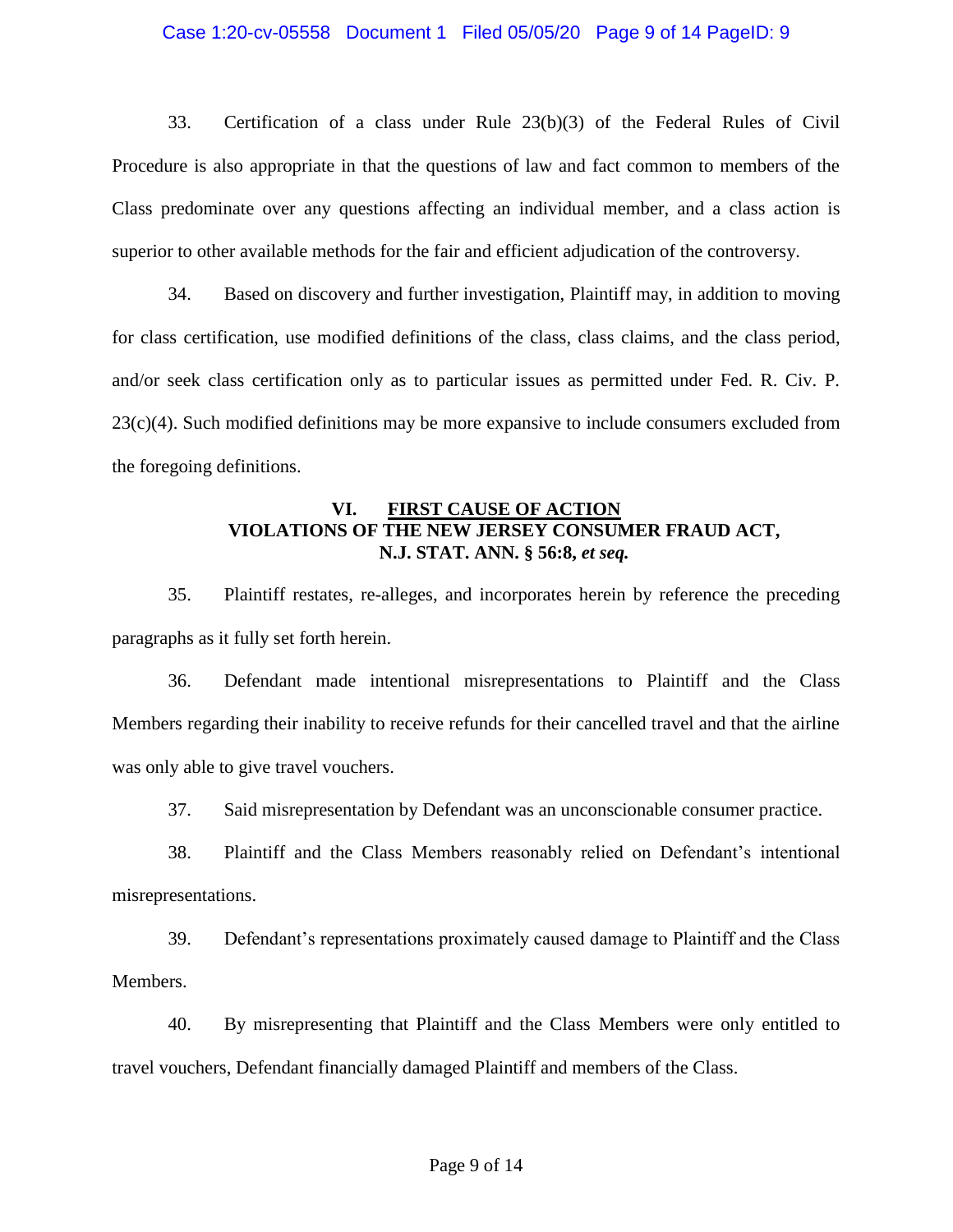#### Case 1:20-cv-05558 Document 1 Filed 05/05/20 Page 10 of 14 PageID: 10

41. The actions of Defendant entitle Plaintiff and other Class Members to a full refund of all consideration paid, plus interest and attorney fees and costs.

42. Further, as a result of the foregoing, Plaintiff and Class Members suffered and will continue to suffer ascertainable losses and other damages as described in detail in paragraphs 15 through 24 of this Class Action Complaint, and are entitled to treble damages as provided by N.J.S.A. § 56:18-19.

# **VII. SECOND CAUSE OF ACTION UNJUST ENRICHMENT**

43. Plaintiff restates, re-alleges, and incorporates herein by reference the preceding paragraphs as it fully set forth herein.

44. Capital One has benefitted from its unlawful acts by retaining the payments used to purchase travel tickets which have been cancelled. Retentions of those monies under these circumstances is unjust and inequitable because Capital One charged consumers full price for travel and fees for travel that they can now not take due to a global pandemic.

45. Because Defendant's retention of the non-gratuitous benefits conferred by Plaintiff and other members of this Class is unjust and inequitable, Defendant must pay restitution to Plaintiff and members of the Class for their unjust enrichment, as ordered by the Court.

# **VIII. THIRD CAUSE OF ACTION CONVERSION**

46. Plaintiff restates, re-alleges, and incorporates herein by reference the preceding paragraphs as it fully set forth herein.

47. Plaintiff brings this claim individually and on behalf of the members of the proposed Class against Defendant.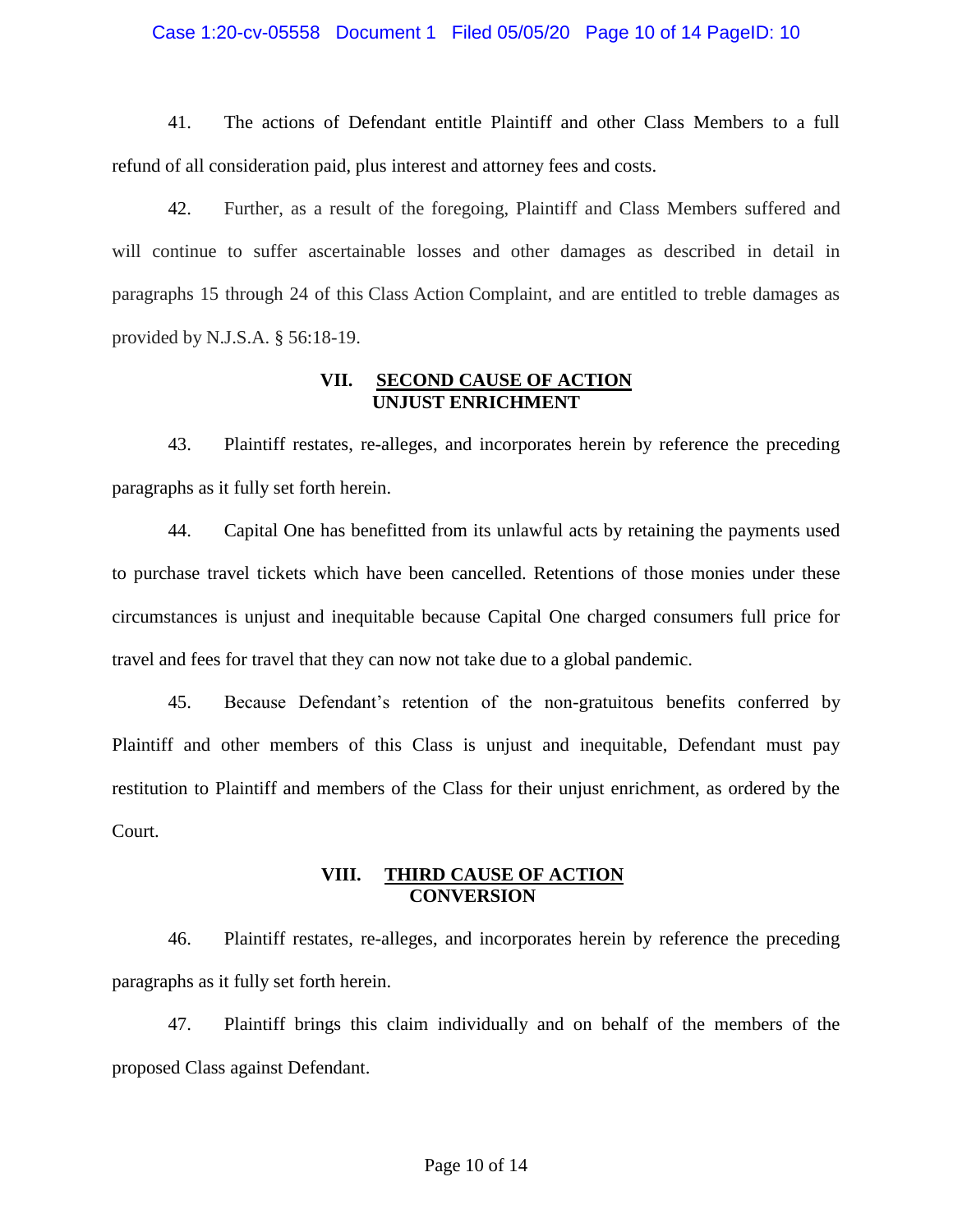#### Case 1:20-cv-05558 Document 1 Filed 05/05/20 Page 11 of 14 PageID: 11

48. Defendant had wrongfully exercised control over and/or intentionally interfered with the rights of Plaintiff and members of the class by limiting passengers on cancelled flights to a travel voucher which must be used within one (1) year while Defendant has unlawfully retained the monies Plaintiff and the Class Members paid for tickets on cancelled flights.

49. Defendant deprived Plaintiff and the other members of the Class of the value they paid for the tickets on cancelled flights as well as their right to a refund.

50. Plaintiff and members of the Class have requested and/or demanded that Defendant issue refunds for cancelled flights.

51. This interference with the rights and services for which Plaintiff and the members of the Class paid damaged Plaintiff and the members of the Class, in that they purchased tickets, and, as such, Defendant has deprived Plaintiff and members of the Class of the right to their property, in this case, the amounts paid for tickets on cancelled flights.

52. Plaintiff and members of the Class are entitled to a refund of the full amount paid for tickets on cancelled flights.

# **IX. FOURTH CAUSE OF ACTION FRAUDULENT MISREPRESENTATION**

53. Plaintiff restates, re-alleges, and incorporates herein by reference the preceding paragraphs as it fully set forth herein.

54. During the COVID19 Pandemic, Defendant has intentionally allowed wait times on hold to increase to unreasonable levels and instructed customer service representatives speaking to consumers ("Class Members") to furnish misleading information in hopes of confusing consumers and reducing and/or avoiding issuance of refunds to which the consumers are entitled for all flights cancelled as a result of the COVID19 Pandemic.

55. Defendant intentionally mispresented to Plaintiff and Class Members that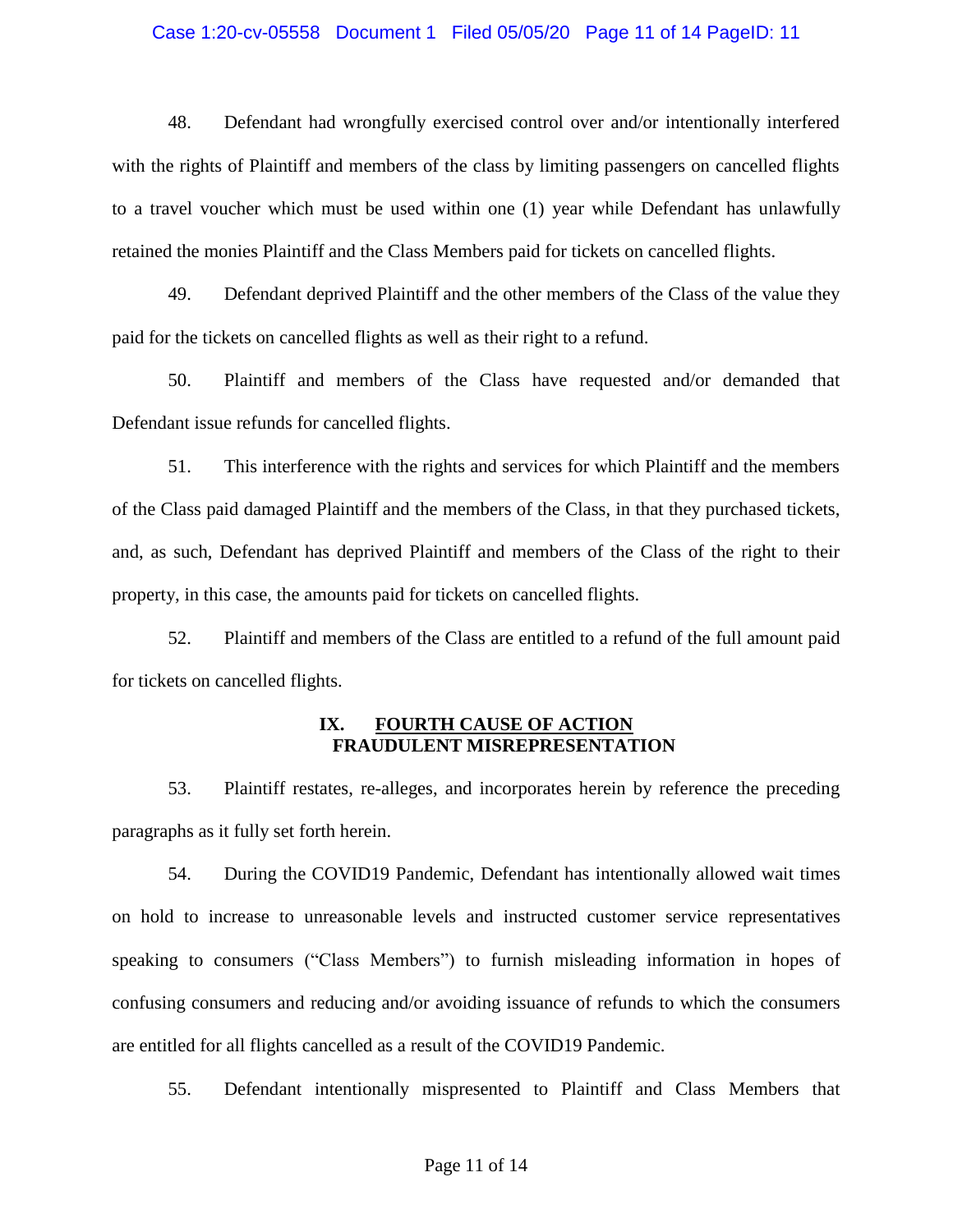#### Case 1:20-cv-05558 Document 1 Filed 05/05/20 Page 12 of 14 PageID: 12

passengers on cancelled flights are limited to rebookings or travel vouchers when no such limitation existed at the time of purchase.

56. Defendant's representations were made with the intent that Plaintiff and Class Members rely upon the misstatements in accepting rebookings instead of pressing for a refund.

57. Plaintiff and the Class Members relied on Defendant's representations.

58. The reliance by Plaintiff and the Class Members on Defendant's representations was reasonable.

59. Defendant's representations proximately caused damage to Plaintiff and the Class Members.

60. By misrepresenting that Plaintiff and the Class Members were only entitled to travel vouchers, Defendant financially harmed Plaintiff and Class Members, causing damages.

# **X. FIFTH CAUSE OF ACTION BREACH OF CONTRACT**

61. Plaintiff restates, re-alleges, and incorporates herein by reference the preceding paragraphs as it fully set forth herein.

62. Defendant and Class Members, including Plaintiff, entered into valid contracts for Defendant to provide airline travel tickets via third parties and in exchange Plaintiff and Class Members would pay money and/or travel reward points and/or a combination of the two, to complete the transaction.

63. Defendant's services carried with it the obligation to refund all consideration paid by Plaintiff and Class Members should flights be cancelled as a result of unforeseen world events, specifically the COVID19 Pandemic.

64. Plaintiff and the Class Members purchased tickets for travel services with the Defendant in reliance that cancelled flights would entitle them to a full refund.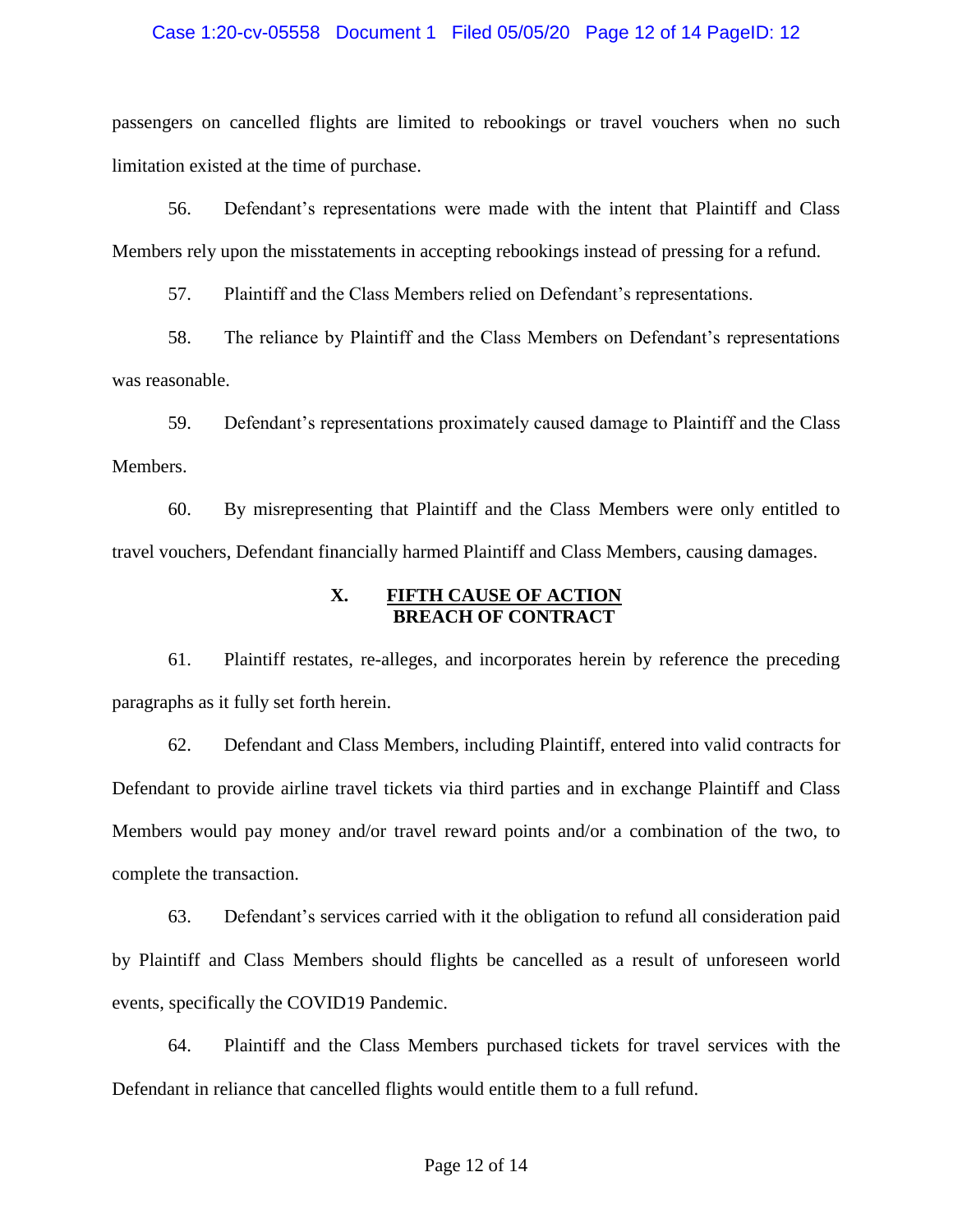## Case 1:20-cv-05558 Document 1 Filed 05/05/20 Page 13 of 14 PageID: 13

65. Defendant breached its obligations owed to Plaintiff and Class Members by failing after-the-fact to provide a full refund for travel cancelled because of the COVID-19 Pandemic.

66. As a result of Defendant's failure to perform the contract, Plaintiff and other Class Members have been damaged and did not receive the paid for benefits, refund, and/or performance to which they each and all were entitled.

67. As a result, Plaintiff and the Class Members are entitled to fair compensation in the form of full refunds for all tickets, fees, taxes, and interest that Defendant charged and/or collected..

# **PRAYER FOR RELIEF**

WHEREFORE, Plaintiff and the Class Members request that the Court enter and order or judgment against Defendant including:

- 1) A certification of the action as a class action under Rules 23(b)(2) and 23(b)(3) of the Federal Rules of Civil Procedure, appointment of Plaintiff as Class Representative, and appointment of his counsel as Class Counsel;
- 2) Damages and refunds in the amount of all consideration paid, in cash, points or a combination of both as may be, for airline travel using the Capital One Venture Travel Card;
- 3) Actual damages, statutory damages, punitive or treble damages, and such other relief as provided by the statutes cited;
- 4) Pre-judgement and post-judgement interest on such monetary relief;
- 5) Injunctive relief, including an order enjoining Defendant from retaining refunds for cancelled flights;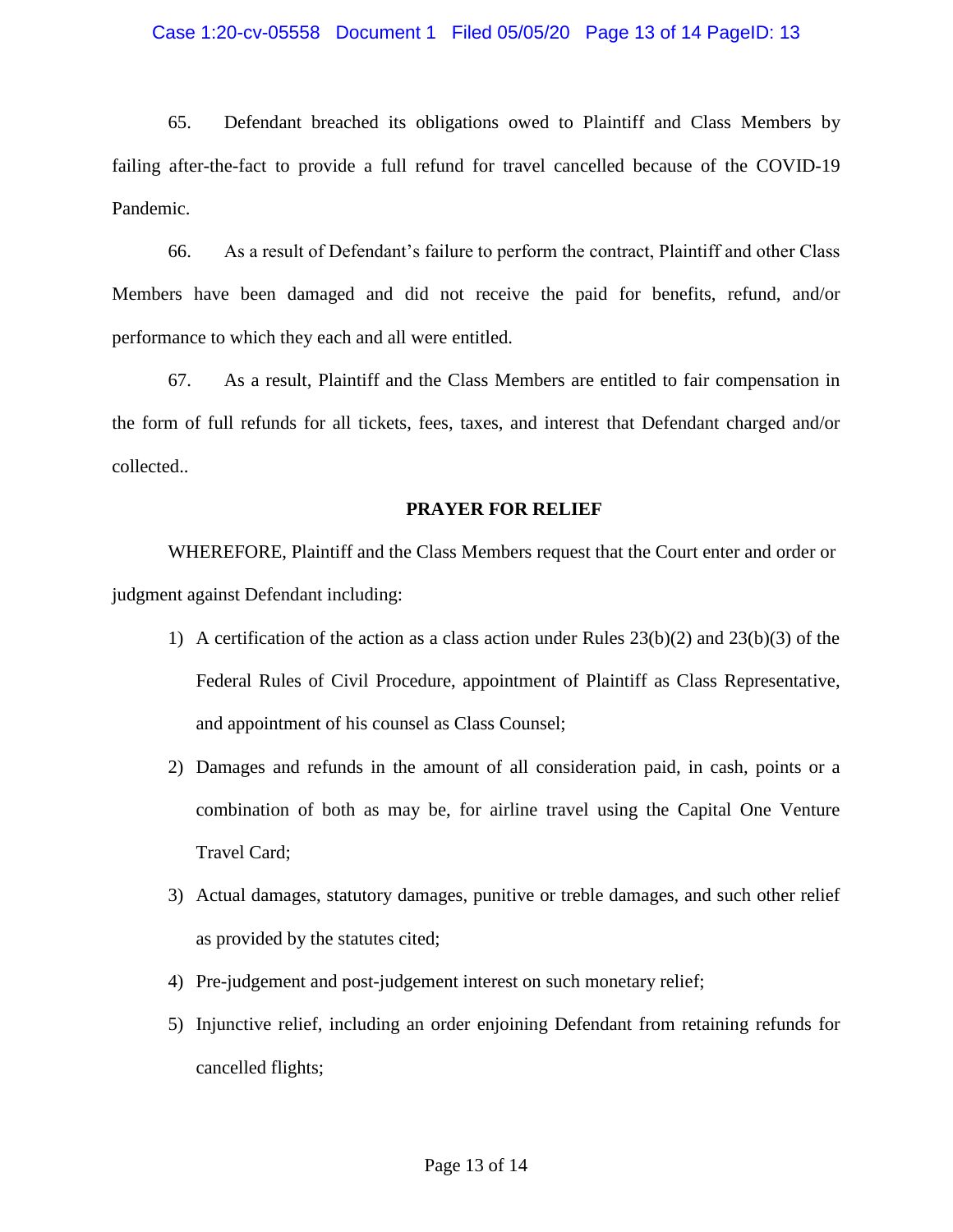- 6) The cost of bringing this suit, including reasonable attorney's fees; and
- 7) All other relief to which Plaintiff and members of the Class may be entitled by law or in equity.

# **JURY DEMAND**

Plaintiff hereby demands that this case be tried before a Jury.

# **CERTIFICATION PURSUANT TO L. CIV. R. 11.2**

I hereby certify pursuant to Local Civil Rule 11.2 that this matter in controversy is not the subject of any other action pending in any court, arbitration or administrative proceeding.

Dated: May 5, 2020

`

By: /s/ Amy L.B. Ginsburg *Amy L.B. Ginsburg, Esq.* Kimmel & Silverman, P.C. 30 East Butler Pike Ambler, PA 19002 Telephone: 215-540-8888 Email: teamkimmel@creditlaw.com

*Attorneys for Plaintiff, Ellen Fensterer, and all others similarly situated*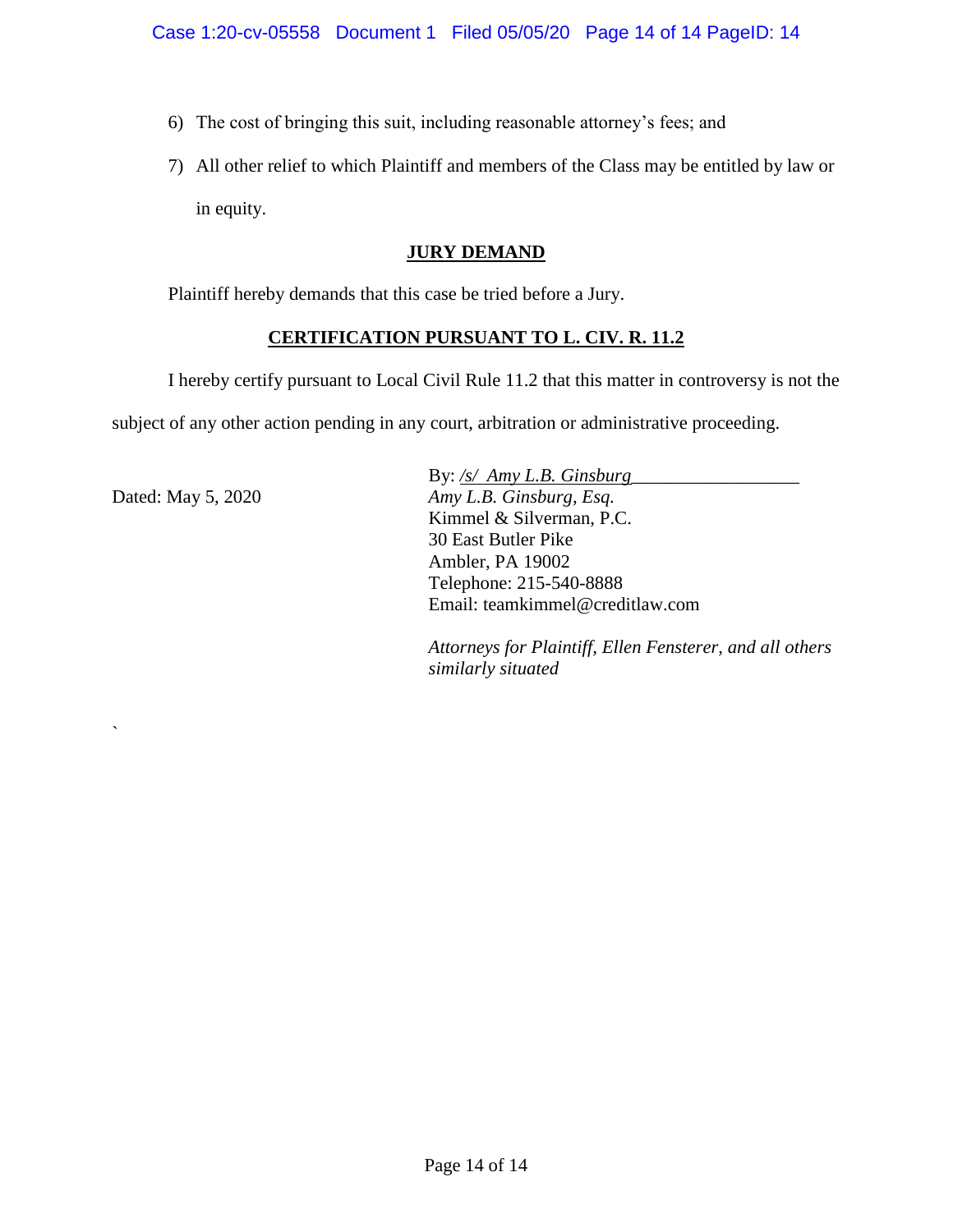# **Solution** Case 1:20-cv-05558 Decriment  $\frac{1}{2}$   $\frac{1}{2}$   $\frac{1}{2}$   $\frac{1}{2}$   $\frac{1}{2}$   $\frac{1}{2}$   $\frac{1}{2}$   $\frac{1}{2}$   $\frac{1}{2}$   $\frac{1}{2}$   $\frac{1}{2}$   $\frac{1}{2}$   $\frac{1}{2}$   $\frac{1}{2}$   $\frac{1}{2}$   $\frac{1}{2}$   $\frac{1}{2}$   $\frac{1}{2}$   $\$

The JS 44 civil cover sheet and the information contained herein neither replace nor supplement the filing and service of pleadings or other papers as required by law, except as provided<br>by local rules of court. This form,

| I. (a) PLAINTIFFS                                                                           |                                                                                                                                                   | <b>DEFENDANTS</b> |                                                                                                                                                                                                                                            |                                                                              |                                                                                     |  |  |
|---------------------------------------------------------------------------------------------|---------------------------------------------------------------------------------------------------------------------------------------------------|-------------------|--------------------------------------------------------------------------------------------------------------------------------------------------------------------------------------------------------------------------------------------|------------------------------------------------------------------------------|-------------------------------------------------------------------------------------|--|--|
| all others similarly situated,                                                              | ELLEN FENSTERER, an individual; on behalf of themselves and                                                                                       |                   | CAPITAL ONE, N.A.,                                                                                                                                                                                                                         |                                                                              |                                                                                     |  |  |
| (b) County of Residence of First Listed Plaintiff Camden County                             |                                                                                                                                                   |                   | County of Residence of First Listed Defendant                                                                                                                                                                                              |                                                                              |                                                                                     |  |  |
|                                                                                             | (EXCEPT IN U.S. PLAINTIFF CASES)                                                                                                                  |                   | (IN U.S. PLAINTIFF CASES ONLY)                                                                                                                                                                                                             |                                                                              |                                                                                     |  |  |
|                                                                                             |                                                                                                                                                   |                   | NOTE: IN LAND CONDEMNATION CASES, USE THE LOCATION OF THE<br>LAND INVOLVED.                                                                                                                                                                |                                                                              |                                                                                     |  |  |
|                                                                                             | (c) Attorney's (Firm Name, Address, and Telephone Number)                                                                                         |                   | Attorneys (If Known)                                                                                                                                                                                                                       |                                                                              |                                                                                     |  |  |
|                                                                                             | Amy L. Bennecoff Ginsburg, Esg., Kimmel & Silverman, PC,                                                                                          |                   |                                                                                                                                                                                                                                            |                                                                              |                                                                                     |  |  |
|                                                                                             | 30 E. Butler Ave., Ambler, PA, 19002, (215) 540-8888                                                                                              |                   |                                                                                                                                                                                                                                            |                                                                              |                                                                                     |  |  |
|                                                                                             | <b>II. BASIS OF JURISDICTION</b> (Place an "X" in One Box Only)                                                                                   |                   |                                                                                                                                                                                                                                            |                                                                              | <b>III. CITIZENSHIP OF PRINCIPAL PARTIES</b> (Place an "X" in One Box for Plaintiff |  |  |
| $\Box$ 1 U.S. Government<br>Plaintiff                                                       | <b>13</b> Federal Question<br>(U.S. Government Not a Party)                                                                                       |                   | (For Diversity Cases Only)<br>and One Box for Defendant)<br><b>DEF</b><br>PTF<br>PTF<br>DEF<br>$\mathbf{X}$ 1<br>$\Box$ 1<br>Citizen of This State<br>Incorporated or Principal Place<br>$\Box$ 4<br>$\Box$ 4<br>of Business In This State |                                                                              |                                                                                     |  |  |
| $\Box$ 2 U.S. Government<br>Defendant                                                       | <b>図</b> 4 Diversity<br>(Indicate Citizenship of Parties in Item III)                                                                             |                   | Citizen of Another State<br>$\Box$ 2<br>$\Box$ 2<br>Incorporated and Principal Place<br>$\square$ 5<br>$\times$ 5<br>of Business In Another State                                                                                          |                                                                              |                                                                                     |  |  |
|                                                                                             |                                                                                                                                                   |                   | Citizen or Subject of a                                                                                                                                                                                                                    | $\Box$ 3<br><b>Foreign Nation</b><br>$\Box$ 3                                | $\Box$ 6<br>$\Box$ 6                                                                |  |  |
| <b>IV. NATURE OF SUIT</b>                                                                   |                                                                                                                                                   |                   | Foreign Country                                                                                                                                                                                                                            |                                                                              |                                                                                     |  |  |
| <b>CONTRACT</b>                                                                             | (Place an "X" in One Box Only)<br><b>TORTS</b>                                                                                                    |                   | <b>FORFEITURE/PENALTY</b>                                                                                                                                                                                                                  | <b>BANKRUPTCY</b>                                                            | <b>OTHER STATUTES</b>                                                               |  |  |
| $\Box$ 110 Insurance<br>$\Box$ 120 Marine                                                   | PERSONAL INJURY<br>PERSONAL INJURY<br>$\Box$ 310 Airplane<br>362 Personal Injury -<br>ο.                                                          |                   | $\Box$ 610 Agriculture<br>$\Box$ 620 Other Food & Drug                                                                                                                                                                                     | $\Box$ 422 Appeal 28 USC 158<br>□ 423 Withdrawal                             | $\Box$ 400 State Reapportionment<br>$\Box$ 410 Antitrust                            |  |  |
| $\Box$ 130 Miller Act<br>$\Box$ 140 Negotiable Instrument                                   | $\Box$<br>315 Airplane Product<br>Med. Malpractice<br>Liability<br>365 Personal Injury -                                                          |                   | 5 625 Drug Related Seizure<br>of Property 21 USC 881                                                                                                                                                                                       | 28 USC 157                                                                   | Ω.<br>430 Banks and Banking<br>$\Box$ 450 Commerce                                  |  |  |
| $\Box$ 150 Recovery of Overpayment $\Box$ 320 Assault, Libel &<br>& Enforcement of Judgment | <b>Product Liability</b><br>Slander<br>368 Asbestos Personal                                                                                      |                   | $\Box$ 630 Liquor Laws<br><b>1 640 R.R. &amp; Truck</b>                                                                                                                                                                                    | <b>PROPERTY RIGHTS</b><br>$\Box$ 820 Copyrights                              | $\Box$ 460 Deportation<br>470 Racketeer Influenced and                              |  |  |
| 151 Medicare Act                                                                            | 330 Federal Employers'<br><b>Injury Product</b>                                                                                                   |                   | $\Box$ 650 Airline Regs.                                                                                                                                                                                                                   | 30 Patent                                                                    | <b>Corrupt Organizations</b>                                                        |  |  |
| $\Box$ 152 Recovery of Defaulted<br><b>Student Loans</b>                                    | Liability<br>Liability<br>$\Box$<br>340 Marine<br>PERSONAL PROPERTY                                                                               |                   | 1 660 Occupational<br>Safety/Health                                                                                                                                                                                                        | □ 840 Trademark                                                              | 480 Consumer Credit<br>σ<br>490 Cable/Sat TV                                        |  |  |
| (Excl. Veterans)<br>153 Recovery of Overpayment                                             | 345 Marine Product<br>370 Other Fraud<br>Liability<br>$\Box$ 371 Truth in Lending                                                                 |                   | $\Box$ 690 Other<br><b>LABOR</b>                                                                                                                                                                                                           | <b>SOCIAL SECURITY</b>                                                       | □ 810 Selective Service<br>□ 850 Securities/Commodities/                            |  |  |
| of Veteran's Benefits                                                                       | $\Box$<br>350 Motor Vehicle<br>380 Other Personal                                                                                                 |                   | 710 Fair Labor Standards                                                                                                                                                                                                                   | $\Box$ 861 HIA (1395ff)                                                      | Exchange                                                                            |  |  |
| $\Box$ 160 Stockholders' Suits<br>190 Other Contract                                        | 355 Motor Vehicle<br><b>Property Damage</b><br>385 Property Damage<br><b>Product Liability</b>                                                    |                   | Act<br>720 Labor/Mgmt. Relations                                                                                                                                                                                                           | <b>1</b> 862 Black Lung (923)<br>$\Box$ 863 DIWC/DIWW (405(g))               | □ 875 Customer Challenge<br>12 USC 3410                                             |  |  |
| 195 Contract Product Liability<br>$\Box$ 196 Franchise                                      | 360 Other Personal<br>Product Liability<br>Injury                                                                                                 |                   | 730 Labor/Mgmt.Reporting<br>& Disclosure Act                                                                                                                                                                                               | □ 864 SSID Title XVI<br>$\Box$ 865 RSI (405(g))                              | □ 890 Other Statutory Actions<br>□ 891 Agricultural Acts                            |  |  |
| <b>REAL PROPERTY</b>                                                                        | <b>CIVIL RIGHTS</b><br><b>PRISONER PETITIONS</b><br>510 Motions to Vacate<br>n.                                                                   |                   | 740 Railway Labor Act<br>$\Box$ 790 Other Labor Litigation                                                                                                                                                                                 | <b>FEDERAL TAX SUITS</b>                                                     | □ 892 Economic Stabilization Act<br>1 893 Environmental Matters                     |  |  |
| 210 Land Condemnation<br>$\Box$ 220 Foreclosure                                             | $\Box$<br>441 Voting<br>442 Employment<br>$\Box$<br>Sentence                                                                                      |                   | $\Box$ 791 Empl. Ret. Inc.                                                                                                                                                                                                                 | □ 870 Taxes (U.S. Plaintiff<br>or Defendant)                                 | □ 894 Energy Allocation Act                                                         |  |  |
| $\Box$ 230 Rent Lease & Ejectment<br>$\Box$ 240 Torts to Land                               | $\Box$ 443 Housing/<br><b>Habeas Corpus:</b><br>530 General<br>Accommodations<br>ο                                                                |                   | Security Act                                                                                                                                                                                                                               | □ 871 IRS-Third Party<br>26 USC 7609                                         | □ 895 Freedom of Information<br>Act                                                 |  |  |
| $\Box$ 245 Tort Product Liability                                                           | $\Box$ 444 Welfare<br>о<br>535 Death Penalty<br>$\Box$ 445 Amer. w/Disabilities -<br>D.<br>540 Mandamus & Other                                   |                   | <b>IMMIGRATION</b><br>$\Box$ 462 Naturalization Application                                                                                                                                                                                |                                                                              | $\Box$ 900Appeal of Fee Determination<br><b>Under Equal Access</b>                  |  |  |
| 290 All Other Real Property                                                                 | Employment<br>$\perp$ 550 Civil Rights                                                                                                            |                   | ⊿ 463 Habeas Corpus -                                                                                                                                                                                                                      |                                                                              | to Justice                                                                          |  |  |
|                                                                                             | $\Box$ 555 Prison Condition<br>$\Box$ 446 Amer. w/Disabilities -<br>Other                                                                         |                   | Alien Detainee<br>$\Box$ 465 Other Immigration                                                                                                                                                                                             |                                                                              | $\Box$ 950 Constitutionality of<br><b>State Statutes</b>                            |  |  |
|                                                                                             | $\Box$ 440 Other Civil Rights                                                                                                                     |                   | Actions                                                                                                                                                                                                                                    |                                                                              |                                                                                     |  |  |
|                                                                                             |                                                                                                                                                   |                   |                                                                                                                                                                                                                                            |                                                                              |                                                                                     |  |  |
| V. ORIGIN                                                                                   | (Place an "X" in One Box Only)                                                                                                                    |                   |                                                                                                                                                                                                                                            |                                                                              | Appeal to District                                                                  |  |  |
| $\mathbf{\Sigma}$ 1 Original<br>Proceeding                                                  | $\Box$ 2 Removed from<br>Remanded from<br>$\sqcap$ 3<br><b>State Court</b><br>Appellate Court                                                     | Reopened          | $\Box$ 4 Reinstated or $\Box$ 5<br>(specify)                                                                                                                                                                                               | Transferred from<br>$\Box$ 6 Multidistrict<br>another district<br>Litigation | Judge from<br>$\Box$ 7<br>Magistrate<br>Judgment                                    |  |  |
| VI. CAUSE OF ACTION                                                                         | Cite the U.S. Civil Statute under which you are filing (Do not cite jurisdictional statutes unless diversity):<br>N.J. STAT. ANN. § 56:8, et seq. |                   |                                                                                                                                                                                                                                            |                                                                              |                                                                                     |  |  |
|                                                                                             | Brief description of cause:<br>New Jersey Consumer Fraud Act, Unjust Enrichment, Conversion, Fraudulent Misrepresentation, et al.                 |                   |                                                                                                                                                                                                                                            |                                                                              |                                                                                     |  |  |
| VII. REQUESTED IN<br><b>COMPLAINT:</b>                                                      | <b>Z</b> CHECK IF THIS IS A CLASS ACTION<br>UNDER F.R.C.P. 23                                                                                     |                   | <b>DEMAND</b> \$                                                                                                                                                                                                                           | <b>JURY DEMAND:</b>                                                          | CHECK YES only if demanded in complaint:<br>$\blacksquare$ Yes<br>$\Box$ No         |  |  |
| VIII. RELATED CASE(S)<br>IF ANY                                                             | (See instructions):<br><b>JUDGE</b>                                                                                                               |                   |                                                                                                                                                                                                                                            | DOCKET NUMBER                                                                |                                                                                     |  |  |
| <b>DATE</b>                                                                                 | SIGNATURE OF ATTORNEY OF RECORD                                                                                                                   |                   |                                                                                                                                                                                                                                            |                                                                              |                                                                                     |  |  |
| 05/05/2020                                                                                  | /s/ Amy L. Bennecoff Ginsburg, Esq.                                                                                                               |                   |                                                                                                                                                                                                                                            |                                                                              |                                                                                     |  |  |
| <b>FOR OFFICE USE ONLY</b>                                                                  |                                                                                                                                                   |                   |                                                                                                                                                                                                                                            |                                                                              |                                                                                     |  |  |
| <b>RECEIPT#</b>                                                                             | <b>APPLYING IFP</b><br>AMOUNT                                                                                                                     |                   | <b>JUDGE</b>                                                                                                                                                                                                                               | MAG. JUDGE                                                                   |                                                                                     |  |  |
|                                                                                             |                                                                                                                                                   |                   |                                                                                                                                                                                                                                            |                                                                              |                                                                                     |  |  |
| <b>Print</b>                                                                                | Save As                                                                                                                                           |                   | <b>Export as FDF</b>                                                                                                                                                                                                                       | Retrieve FDF File                                                            | <b>Reset</b>                                                                        |  |  |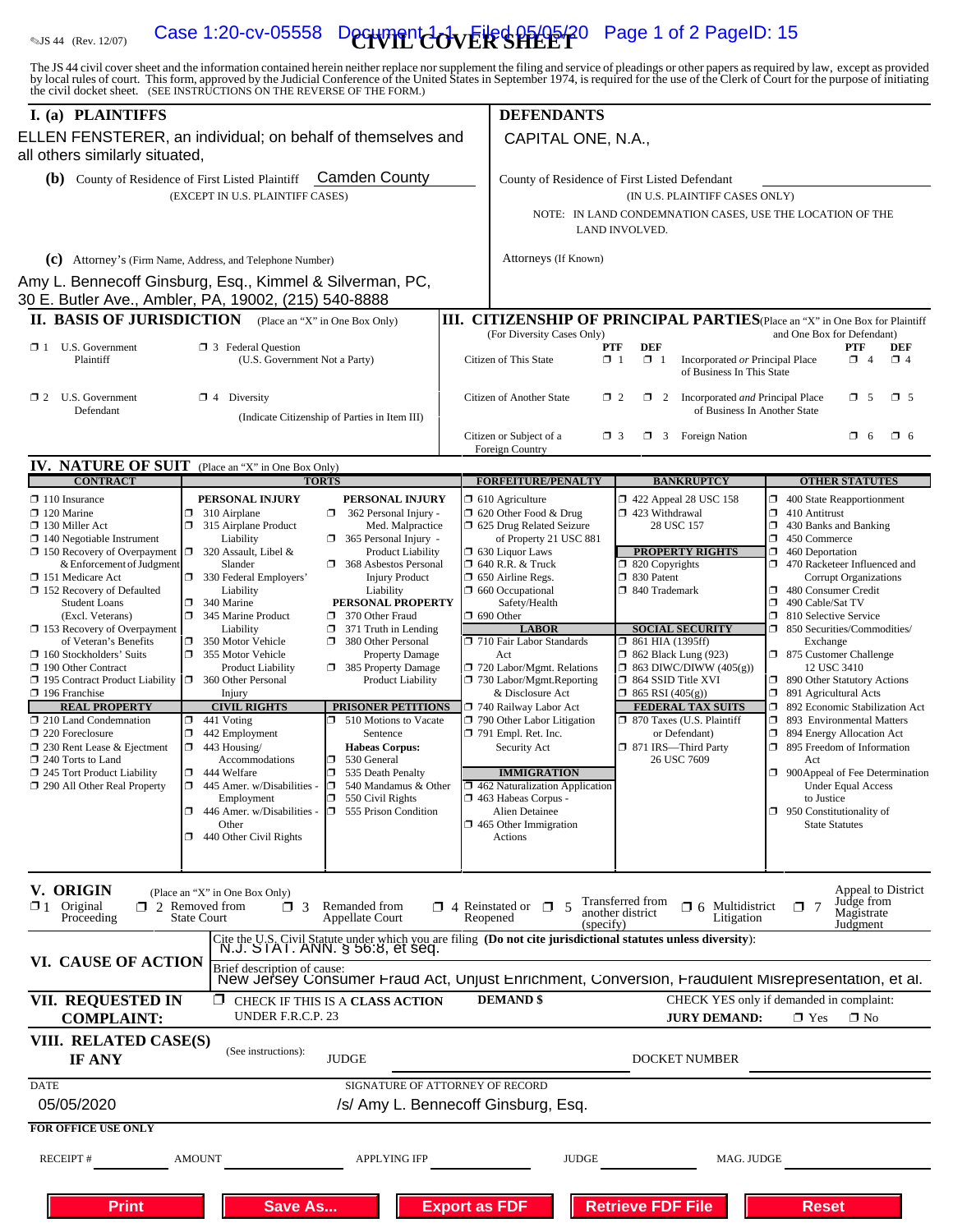#### **INSTRUCTIONS FOR ATTORNEYS COMPLETING CIVIL COVER SHEET FORM JS 44**

#### Authority For Civil Cover Sheet

The JS 44 civil cover sheet and the information contained herein neither replaces nor supplements the filings and service of pleading or other papers as required by law, except as provided by local rules of court. This form, approved by the Judicial Conference of the United States in September 1974, is required for the use of the Clerk of Court for the purpose of initiating the civil docket sheet. Consequently, a civil cover sheet is submitted to the Clerk of Court for each civil complaint filed. The attorney filing a case should complete the form as follows:

**I. (a) Plaintiffs-Defendants.** Enter names (last, first, middle initial) of plaintiff and defendant. If the plaintiff or defendant is a government agency, use only the full name or standard abbreviations. If the plaintiff or defendant is an official within a government agency, identify first the agency and then the official, giving both name and title.

(b) County of Residence. For each civil case filed, except U.S. plaintiff cases, enter the name of the county where the first listed plaintiff resides at the time of filing. In U.S. plaintiff cases, enter the name of the county in which the first listed defendant resides at the time of filing. (NOTE: In land condemnation cases, the county of residence of the "defendant" is the location of the tract of land involved.)

(c) Attorneys. Enter the firm name, address, telephone number, and attorney of record. If there are several attorneys, list them on an attachment, noting in this section "(see attachment)".

**II.** Jurisdiction. The basis of jurisdiction is set forth under Rule 8(a), F.R.C.P., which requires that jurisdictions be shown in pleadings. Place an "X" in one of the boxes. If there is more than one basis of jurisdiction, precedence is given in the order shown below.

United States plaintiff. (1) Jurisdiction based on 28 U.S.C. 1345 and 1348. Suits by agencies and officers of the United States are included here.

United States defendant. (2) When the plaintiff is suing the United States, its officers or agencies, place an "X" in this box.

Federal question. (3) This refers to suits under 28 U.S.C. 1331, where jurisdiction arises under the Constitution of the United States, an amendment to the Constitution, an act of Congress or a treaty of the United States. In cases where the U.S. is a party, the U.S. plaintiff or defendant code takes precedence, and box 1 or 2 should be marked.

Diversity of citizenship. (4) This refers to suits under 28 U.S.C. 1332, where parties are citizens of different states. When Box 4 is checked, the citizenship of the different parties must be checked. (See Section III below; federal question actions take precedence over diversity cases.)

**III. Residence (citizenship) of Principal Parties.** This section of the JS 44 is to be completed if diversity of citizenship was indicated above. Mark this section for each principal party.

**IV. Nature of Suit**. Place an "X" in the appropriate box. If the nature of suit cannot be determined, be sure the cause of action, in Section VI below, is sufficient to enable the deputy clerk or the statistical clerks in the Administrative Office to determine the nature of suit. If the cause fits more than one nature of suit, select the most definitive.

**V. Origin**. Place an "X" in one of the seven boxes.

Original Proceedings. (1) Cases which originate in the United States district courts.

Removed from State Court. (2) Proceedings initiated in state courts may be removed to the district courts under Title 28 U.S.C., Section 1441. When the petition for removal is granted, check this box.

Remanded from Appellate Court. (3) Check this box for cases remanded to the district court for further action. Use the date of remand as the filing date.

Reinstated or Reopened. (4) Check this box for cases reinstated or reopened in the district court. Use the reopening date as the filing date.

Transferred from Another District. (5) For cases transferred under Title 28 U.S.C. Section 1404(a). Do not use this for within district transfers or multidistrict litigation transfers.

Multidistrict Litigation. (6) Check this box when a multidistrict case is transferred into the district under authority of Title 28 U.S.C. Section 1407. When this box is checked, do not check (5) above.

Appeal to District Judge from Magistrate Judgment. (7) Check this box for an appeal from a magistrate judge's decision.

**VI. Cause of Action**. Report the civil statute directly related to the cause of action and give a brief description of the cause. **Do not cite jurisdictional statutes unless diversity.** Example: U.S. Civil Statute: 47 USC 553 Brief Description: Unauthorized reception of cable service

**VII. Requested in Complaint**. Class Action. Place an "X" in this box if you are filing a class action under Rule 23, F.R.Cv.P.

Demand. In this space enter the dollar amount (in thousands of dollars) being demanded or indicate other demand such as a preliminary injunction.

Jury Demand. Check the appropriate box to indicate whether or not a jury is being demanded.

**VIII. Related Cases**. This section of the JS 44 is used to reference related pending cases if any. If there are related pending cases, insert the docket numbers and the corresponding judge names for such cases.

**Date and Attorney Signature**. Date and sign the civil cover sheet.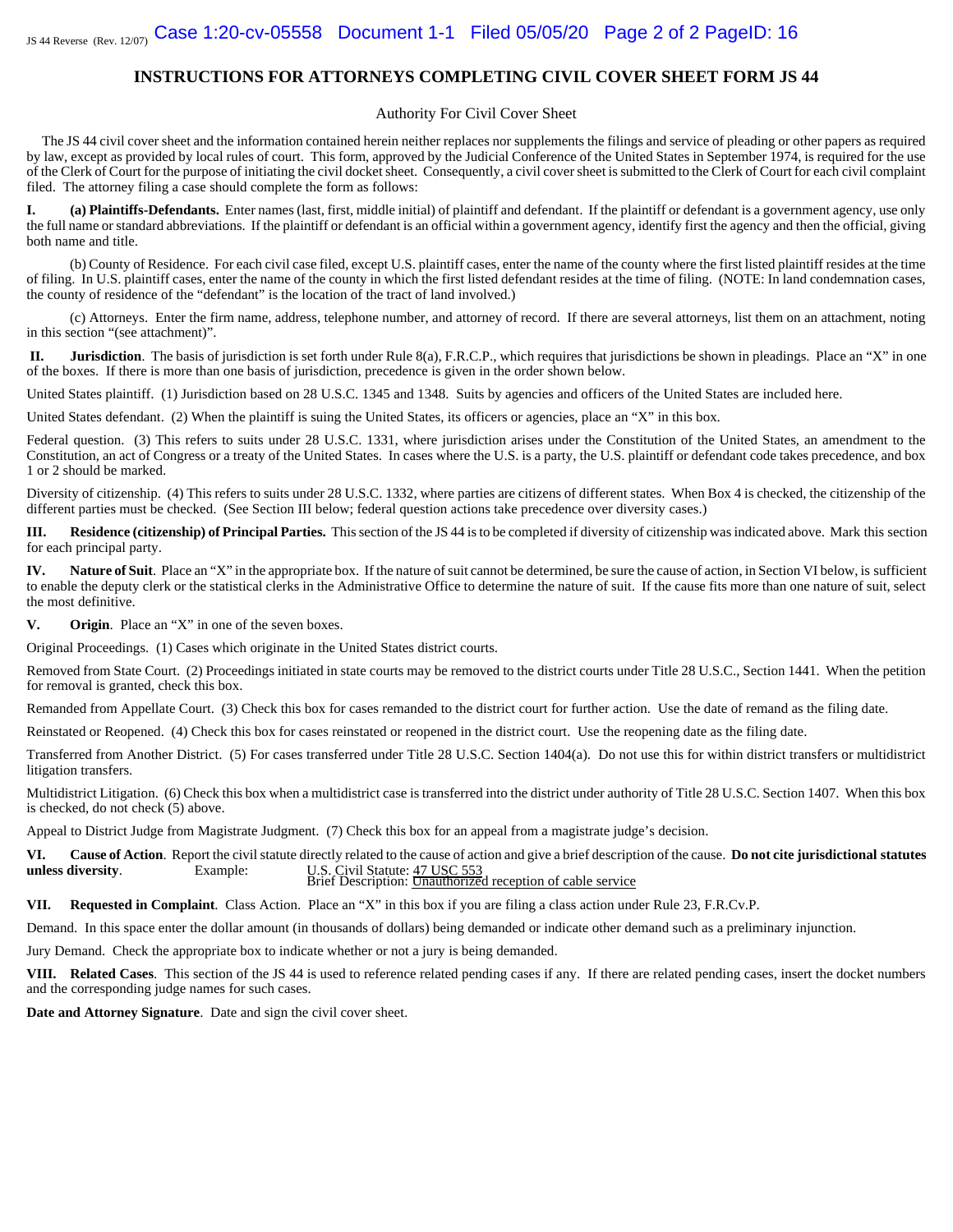Case 1:20-cv-05558 Document 1-2 Filed 05/05/20 Page 1 of 2 PageID: 17

AO 440 (Rev. 12/09) Summons in a Civil Action

# UNITED STATES DISTRICT COURT

for the

District of New Jersey

) ) ) ) ) ) )

ELLEN FENSTERER, an individual; on behalf of themselves and all others similarly situated,

*Plaintiff*

CAPITAL ONE, N.A.,

v. Civil Action No.

*Defendant*

## **SUMMONS IN A CIVIL ACTION**

To: *(Defendant's name and address)* CAPITAL ONE, N.A. 1680 Capital One Drive McLean, VA 22101

A lawsuit has been filed against you.

Within 21 days after service of this summons on you (not counting the day you received it) — or 60 days if you are the United States or a United States agency, or an officer or employee of the United States described in Fed. R. Civ. P. 12 (a)(2) or (3) — you must serve on the plaintiff an answer to the attached complaint or a motion under Rule 12 of the Federal Rules of Civil Procedure. The answer or motion must be served on the plaintiff or plaintiff's attorney, whose name and address are:

Amy L. Bennecoff Ginsburg, Esquire KIMMEL & SILVERMAN, P.C. 30 East Butler Pike Ambler, PA 19002 (215)540-8888

If you fail to respond, judgment by default will be entered against you for the relief demanded in the complaint. You also must file your answer or motion with the court.

*CLERK OF COURT*

Date:

*Signature of Clerk or Deputy Clerk*